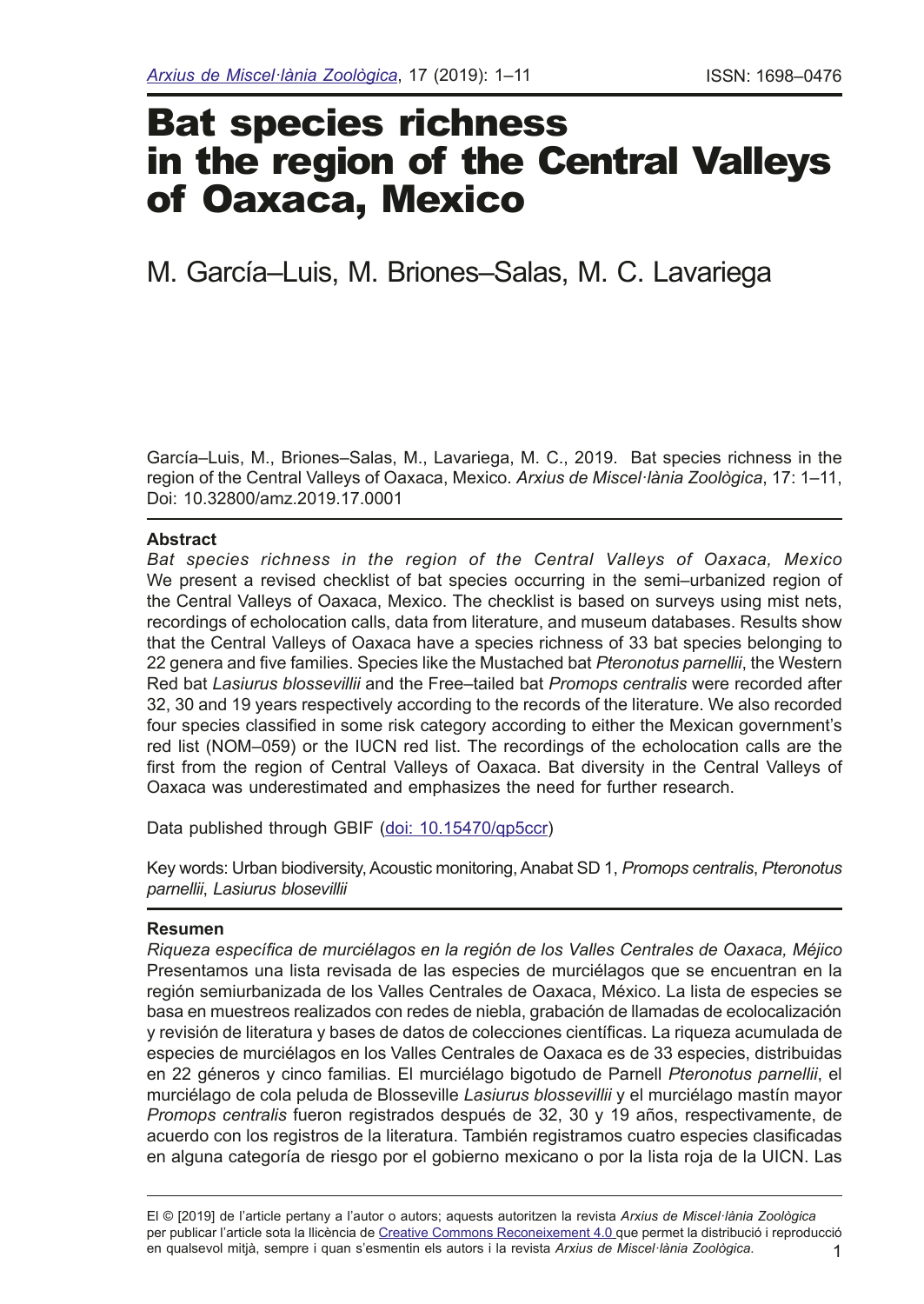grabaciones acústicas de llamadas de ecolocalización son las primeras realizadas en la región de los Valles Centrales de Oaxaca. La diversidad de murciélagos en los Valles Centrales de Oaxaca ha sido subestimada por lo que se requiere estudios que complementen el conocimiento actual de este grupo.

Datos publicados en GBIF ([doi: 10.15470/qp5ccr](https://www.gbif.org/dataset/127d349d-c641-4897-8fe7-4bea2f540709))

Palabras clave: Biodiversidad urbana, Monitoreo acústico, Anabat SD 1, *Promops centralis*, *Pteronotus parnellii*, *Lasiurus blossevillii*

#### **Resum**

*Riquesa específica de ratpenats a la regió de Valles Centrales, Oaxaca, Mèxic* Presentem una llista revisada de les espècies de ratpenats que es troben a la regió semiurbanitzada de Valles Centrales, Oaxaca, Mèxic. La llista d'espècies es basa en mostrejos practicats amb xarxes de boira, enregistrament de crides d'ecolocalització i revisió de literatura i bases de dades de col·leccions científques. La riquesa acumulada d'espècies de ratpenats a Valles Centrales d'Oaxaca és de 33 espècies, distribuïdes en 22 gèneres i cinc famílies. El ratpenat de bigotis de Parnell *Pteronotus parnellii*, el ratpenat de cua peluda de Blosseville *Lasiurus blossevillii* i el ratpenat cuallarg de Thomas *Promops centralis* van ser registrats després de 32, 30 i 19 anys, respectivament, d'acord amb els registres de la literatura. També vam registrar quatre espècies classifcades en alguna categoria de risc pel govern mexicà o per la llista roja de la UICN. Els enregistraments acústics de crides d'ecolocalització són els primers portats a terme a la regió de Valles Centrales d'Oaxaca. La diversitat de ratpenats a Valles Centrales d'Oaxaca ha estat subestimada per la qual cosa requereix estudis que complementin el coneixement actual d'aquest grup.

Dades publicades a GBIF [\(doi: 10.15470/qp5ccr\)](https://www.gbif.org/dataset/127d349d-c641-4897-8fe7-4bea2f540709)

Paraules clau: Biodiversitat urbana, Monitoratge acústic, Anabat SD 1, *Promops centralis*, *Pteronotus parnellii*, *Lasiurus blossevillii*

*Received: 29/03/2017; Conditional acceptance: 24/07/2017; Final acceptance: 15/02/2019*

*Margarita García–Luis, Miguel Briones–Salas and Mario C. Lavariega, Laboratorio de Vertebrados Terrestres, CIIDIR–IPN, Unidad Oaxaca, calle Hornos 1003, Santa Cruz Xoxocotlán, C. P. 71230 Oaxaca, Mexico.– Margarita García–Luis, Universidad Lasalle de Oaxaca, camino a San Agustín 407, Santa Cruz Xoxocotlán, C. P. 71230 Oaxaca, Mexico.*

Corresponding author: Miguel Briones–Salas. E–mail: [mbriones@ipn.mx](mailto:mbriones%40ipn.mx?subject=)

# **Introduction**

Bats are the world's second largest group of mammals (Wilson and Reeder, 2005). Their high ecological diversity, their high abundance, and the multiple approaches that can be used for their monitoring make bats an ideal group and an indicator of a habitat's quality and biodiversity (Fenton et al., 1992; Medellín et al., 2000; Gehrt and Chelsvig, 2004; Stahlschmidt and Brül, 2012). In all regions, knowledge of bat presence is necessary to promote their management and conservation.

In Mexico, the largest bat species richness occurs in the State of Oaxaca, where 96 species are known (Briones–Salas et al., 2015). In the State of Oaxaca, most studies on bat diversity come from regions with low urbanization such as the Isthmus of Tehuantepec (López et al.,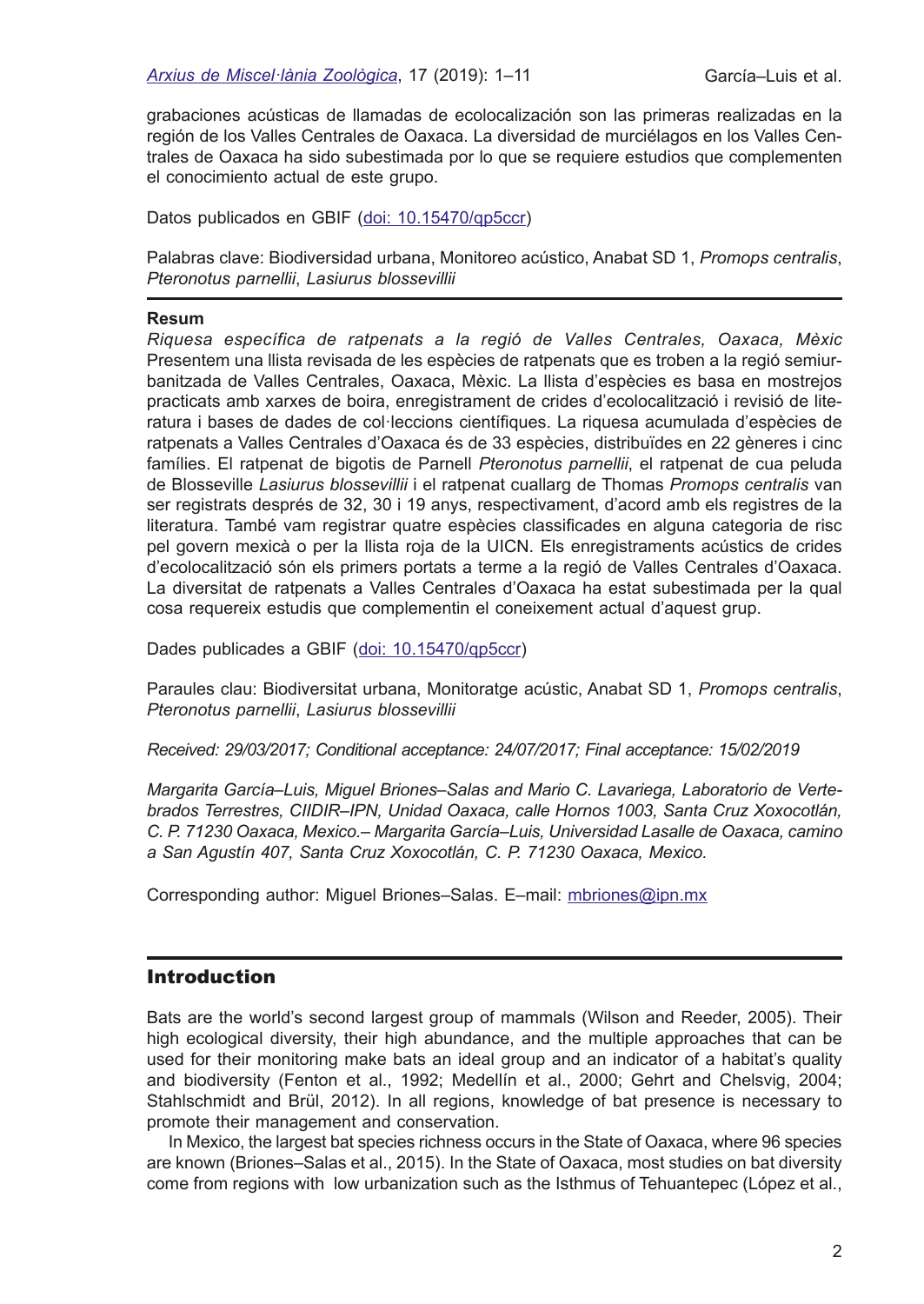2009; Lira–Torres et al., 2011; Kraker–Castañeda et al., 2013; Briones–Salas et al., 2013), northwestern valleys (Rojas–Martínez and Valiente–Banuet, 1996; Briones–Salas, 2000), northern mountains (Calderón–Patrón et al., 2013), central western mountains (Lavariega et al., 2012), and the Pacifc coast plains (Buenrostro–Silva et al., 2012; García–Grajales et al., 2013). In our search we found only one study –unpublished– about vertebrates in the region. The study was conducted in the natural protected Benito Juarez National Park, to the north of the Central Valleys of Oaxaca, and only 19 bat species were listed (Bonilla et al., 1988); studies of bat diversity in this region are thus virtually nonexistent.

To promote the management and conservation of bats in the region of the Central Valleys of Oaxaca it is frst essential to know which bat species are found therein. This region has been occupied by humans for at least 7,000 years and its landscape has been widely modifed for agriculture and urban development (Ordóñez, 2004; Coronel, 2006), both major causes of declines in populations of species (Wilson, 1988). Within the State of Oaxaca, the Central Valleys of Oaxaca is the region with the largest concentration of human populations (> 1,033,884 people; GEO, 2015). The aim of this work was to determine bat species richness in this region through mist netting and echolocation calls recorded during surveys. In addition, literature and museum databases were reviewed.

#### Material and methods

#### Study site

The region of the Central Valleys is located in the State of Oaxaca, Mexico (95º 54' to 97º14' W and 16º 28' to 17º 38' N) and has an area of 7,974 km² and includes the political districts of Etla, Centro, Zaachila, Ocotlán, Zimatlán, Tlacolula and Ejutla. The region includes the physiographic subprovince of the Central Valleys and parts of the physiographic subprovinces of the Sierra Madre of Oaxaca, Fosa of Tehuacan, Central Mountains and Valleys, Western Mountains and Southern Mountains and Valleys (fg. 1; Ortiz–Pérez et al*.,* 2004). The climate is semi–warm, sub–humid temperate [(A)C(wo)] and warm semi–arid [BS1(h´) w] (INEGI, 2000). The area has been transformed to agriculture and pastureland, but hilly areas still have dry forest and pine–oak forest (INEGI, 2013).

#### Data analyses

To estimate bat species richness, two methods were used at each location: mist netting and echolocation recordings. Mist nets were located in places with high bat activity such as fight paths and edges, and within vegetation fragments, near streams and refuges; the nets were open from 18:00 to 02:00 h. The total sampling effort was 3,072 m²n/h (8 sites, 2 nights/site). Bats captured were identifed to species level based on Álvarez et al. (1994) and Medellín et al. (1997). Voucher specimens were deposited in the mammalian collection of the Centro Interdisciplinario de Investigación para el Desarrollo Integral Regional Unidad Oaxaca of the Instituto Politécnico Nacional (OAX.MA.026.0497; CIIDIR–Oaxaca, IPN). Bat echolocation calls were recorded using an Anabat SD 1 detector (Titley Scientifc, Australia). Echolocation calls were recorded using minor modifcations from the O´Farrell and Miller (1999) and O'Farrell et al. (1999) methods; these modifcations consist of setting the Anabat SD 1 detector at an angle of 45º at ground level, and rotating it clock–wise every 10'. The Anabat SD 1 was programmed with a sensitivity level of five (intermediate) and a frequency division of eight. A total of 55 h of vocalizations were recorded in 8 localities, 1 night/site. Echolocation call recordings were analyzed using AnalookW version 3.8s (Corben, 2003) and species were determined based on the characteristics of the search–phase, following O´Farrell and Miller (1997, 1999) and O´Farrell et al. (1999, 2000), William et al. (2001), Gannon et al. (2004), Jung et al. (2007), Orozco–Lugo et al. (2013) and the Corben (2014) reference library.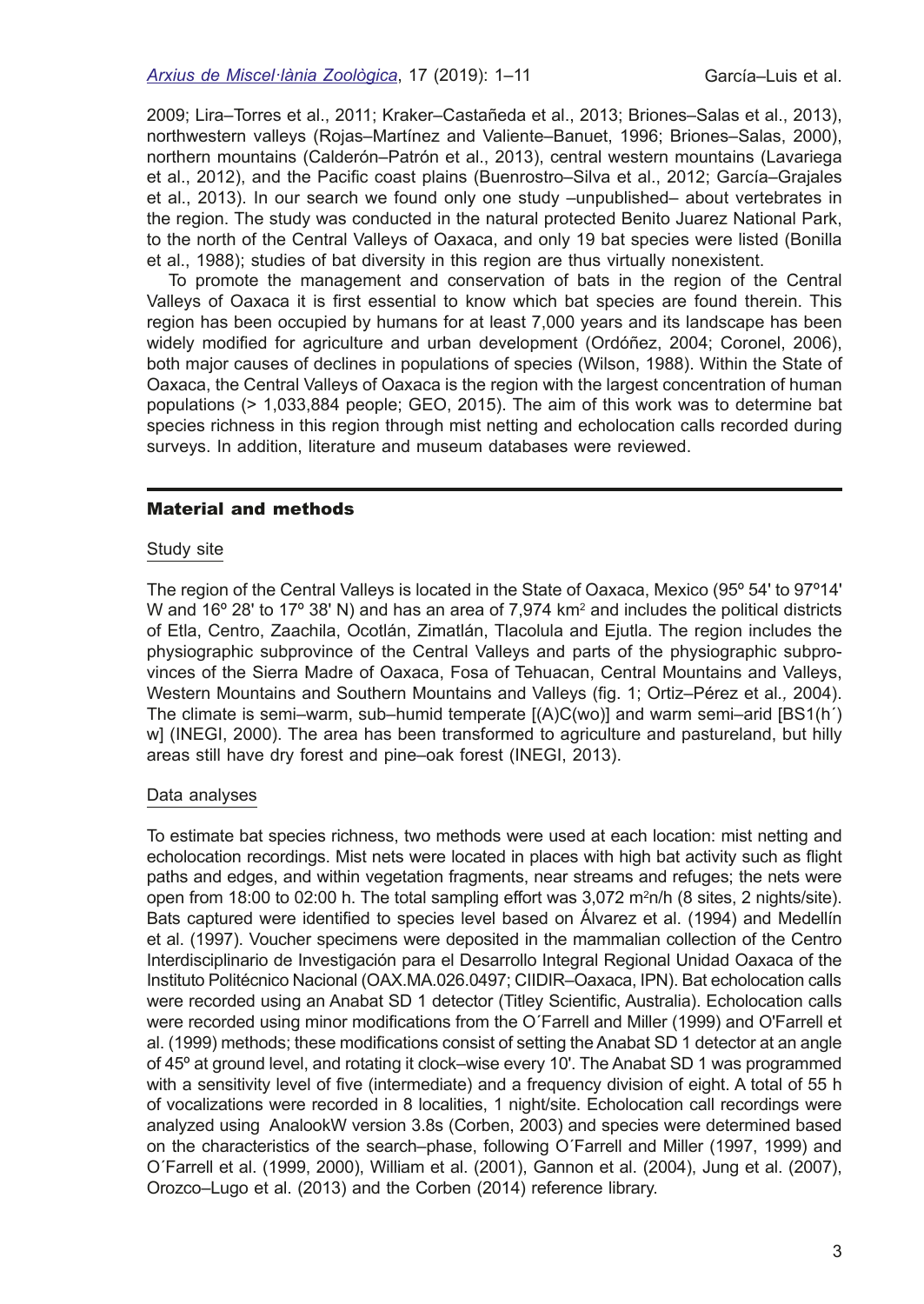

Fig. 1. Location of the Central Valleys of Oaxaca, Mexico. Blue and white dots show the localities with historical and recent bat records. Districts: 1, Etla; 2, Zaachila; 3, Centre; 4, Zimatlán; 5, Ejutla; 6, Ocotlán; 7, Tlacolula.

*Fig. 1. Localización de los Valles Centrales de Oaxaca, México. Los puntos azules y blancos muestran las localidades con registros históricos y recientes de murciélagos. (Para las abreviaturas de los distritos, véase arriba).*

Species accumulation curves were created using Species Accumulation Functions software (CIMAT, 2003). Previously, the samples were randomized 1,000 times with EstimateS software (Colwell, 2009) to prevent order effect and to smooth the curve (Moreno and Halffter, 2000).

Finally, we consulted the CIIDIR–Oaxaca mammal collection database, which contains records of four national museums and 23 international museums (Briones–Salas et al., 2015) to obtain records of bat species for the region of the Central Valleys of Oaxaca. Guilds of bats were obtained from Ceballos and Oliva (2005) and scientifc names for bat species were searched on the list of threatened species of the Norma Oficial Mexicana 059 (NOM-059-ECOL–2010; SEMARNAT, 2010) and the red list of the International Union for Conservancy of Nature (IUCN, 2016). Taxonomic arrangement is based on Ramírez–Pulido et al. (2014).

# Results

#### Accumulated bat species richness

We found that the total accumulated bat species richness for the region of the Central Valleys of Oaxaca was 33 bat species belonging to 18 genera and fve families (mist nets, acoustic survey, museums and literature): Emballonuridae (2 species), Mormoopidae (three species), Phyllostomidae (14 species), Molossidae (3 species), and Vespertilionidae (11 species) (table 1, [GBIF dataset:](https://www.gbif.org/data-papers) [doi:10.15470/qp5ccr](https://www.gbif.org/dataset/127d349d-c641-4897-8fe7-4bea2f540709)). During feldwork we recorded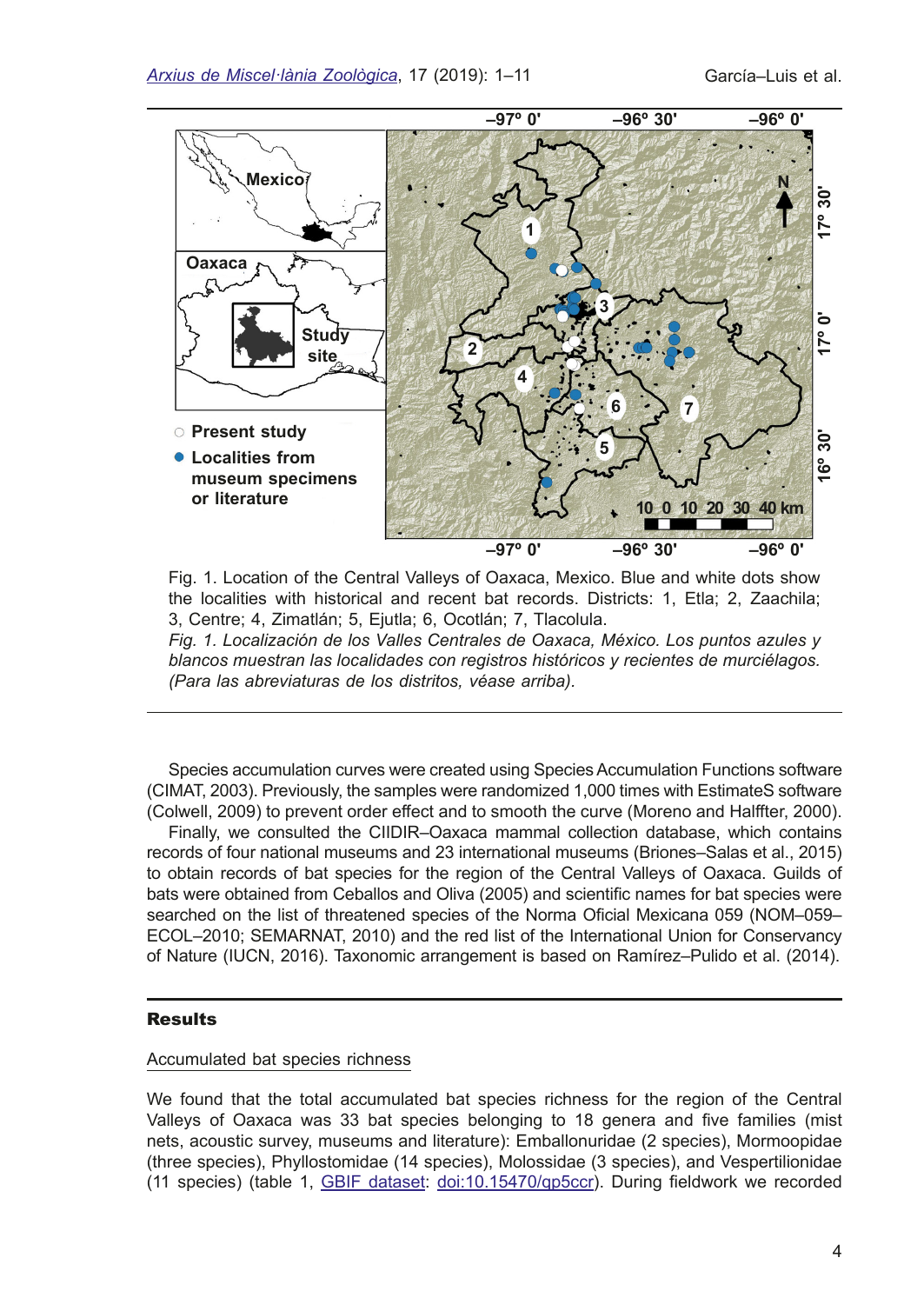Table 1. List of bat species from the Central Valleys of Oaxaca, Mexico. This list is based on the taxonomic arrangement of Ramírez–Pulido et al. (2014). Guild: I, insectivore; S, sanguinivore; N, nectarivorous; F, frugivorous. Survey data: AD, acoustic detection; NOM–059, Norma Oficial Mexicana 059. IUCN: <sup>TH</sup> Threatened; <sup>VU</sup> Vulnerable; <sup>EN</sup> Endangered; <sup>NT</sup> Near threatened. Acronyms: AMNH, American Museum of Natural History, New York; CNMA, Colección Nacional de Mamíferos, Instituto de Biología, UNAM; OAXMA, Colección Mastozoológica, CIIDIR–IPN Unidad Oaxaca; KU, University of Kansas, Museum of Natural History; LACM, Natural History Museum of Los Angeles County; ENCB, Escuela Nacional de Ciencias Biológicas, Instituto Politécnico Nacional, CAS, California Academy of Sciences; UMMZ, University of Michigan, Museum of Zoology; USNM, United States National Museum of Natural History; MVZ, University of California, Berkeley, Museum of Vertebrate Zoology; LSUMZ, Louisiana State University, Museum of Natural Science; MCZ, Harvard University, Museum of Comparative Zoology. (In acoustic records, each record is a fle).

*Tabla 1. Lista de especies de murciélagos de los Valles Centrales de Oaxaca, México. Esta lista está basada en la distribución taxonómica de Ramírez–Pulido et al. (2014). Grupo: I, insectívoro; S, hematófago; N, nectarívoro; F, frugívoro. Datos del estudio: AD, detección acústica; NOM–059, Norma Ofcial Mexicana 059. IUCN: TH Amenazado; VU Vulnerable; EN En peligro; NT No amenazado. (Para los acrónimos, véase arriba; en los registros acústicos, cada registro es un archivo).*

| <b>Taxa</b>                                                                        | Common name                    |              | Guild Type of record (nº)    | <b>Source</b>                                 |
|------------------------------------------------------------------------------------|--------------------------------|--------------|------------------------------|-----------------------------------------------|
| Family Emballonuridae                                                              |                                |              |                              |                                               |
| Balantiopteryx plicata Peters, 1867                                                | Sac-winged bat                 |              | Museum (2)                   | <b>MCZ</b>                                    |
| Saccopteryx bilineata (Temminck, 1838)                                             | Greater white-lined bat        |              | Literature                   | Briones-Salas and Sánchez-Cordero (2004)      |
|                                                                                    |                                |              |                              |                                               |
| Family Molossidae                                                                  |                                |              |                              |                                               |
| Nyctinomops macrotis (Gray, 1839)                                                  | Big free-tailed bat            |              | Museum                       | <b>OAXMA</b>                                  |
| Promops centralis Thomas, 1915                                                     | Free-tailed bat                |              | Museum (10),                 | AMNH, OAXMA, LACM, present study              |
|                                                                                    |                                |              | Acoustic (10)                |                                               |
| Tadarida brasiliensis                                                              | Mexican free-tailed bat        |              | Literature, Museum (7)       | Hall (1981), Goodwin (1969), AMNH, LACM,      |
| I. Geoffroy Saint-Hilaire, 1824                                                    |                                |              | Net mist (69)                | ENBV, present study                           |
|                                                                                    |                                |              | Acoustic (2,444)             |                                               |
| Family Mormoopidae                                                                 |                                |              |                              |                                               |
| Mormoops megalophylla (Peters 1864)                                                | Leaf-chinned bat               |              | Literature, Acoustic (10)    | Briones-Salas and Sánchez-Cordero (2004),     |
|                                                                                    |                                |              |                              | present study                                 |
| Pteronotus davyi Gray, 1838                                                        | Naked-backed bat               |              | Literature, Acoustic (2)     | Briones-Salas and Sánchez-Cordero (2004),     |
|                                                                                    |                                |              |                              | present study                                 |
| Pteronotus parnellii Gray, 1843                                                    | Mustached bat                  |              | Acoustic (20)                | Present study                                 |
| Family Phyllostomiidae                                                             |                                |              |                              |                                               |
| Desmodus rotundus                                                                  | Common vampire bat             | S            | Literature, Museum (77),     | Goodwin (1969), AMNH, CNMA, LACM, MVZ,        |
| (É. Geoffroy St. – Hilaire, 1810)                                                  |                                |              | Mist net (3)                 | present study                                 |
| Anoura geoffroyi Gray, 1838                                                        |                                | N.           | Mist net (1), Museum (2)     | LSUMZ, AMNH, present study                    |
| Choeroniscus godmani (Thomas, 1903) TH, NT                                         | Godman's long-tongued bat      | N.           | Literature, Museum (95),     | Briones-Salas and Sánchez-Cordero (2004),     |
|                                                                                    |                                |              | Mist net (1)                 | AMNH, CNMA, KU, LACM, USNM, LSUMZ,            |
|                                                                                    |                                |              |                              | present study                                 |
| Choeronycteris mexicana Tschudi, 1844 <sup>TH, NT</sup>                            | Mexican long-tongued bat       | N.           | Literature, Museum (95),     | Goodwin (1969), AMNH, CNMA, KU, LACM,         |
|                                                                                    |                                |              | Mist net (1)                 | USNM, LSUMZ, present study                    |
| Glossophaga leachii (Gray, 1844)                                                   |                                | N            | Literature                   | Briones-Salas and Sánchez-Cordero (2004)      |
| Glossophaga soricina (Pallas, 1766)                                                |                                | N            | Museum (21), Mist net (4)    | CNMA, KU, LACM, present study                 |
| Leptonycteris nivalis (de Saussure, 1860) <sup>TH, EN</sup> Mexican long-nosed bat |                                | N            | Museum (2)                   | <b>AMNH</b>                                   |
| Leptonycteris yerbabuenae                                                          | Lesser long-nosed bat          | N            | Literature, Museum (7),      | Goodwin (1969), UMMZ, LACM, KU, present study |
| Martínez and Villa, 1940 VU                                                        |                                |              | Mist net $(2)$               |                                               |
| Micronycteris microtis Miller, 1898                                                | Common big-eared bat           |              | Museum (3)                   | <b>OAXMA</b>                                  |
| Artibeus jamaicensis Leach, 1821                                                   | Jamaican fruit bat             | F            | Literature, Mist net (41),   | Hall (1981), Goodwin (1969), present study    |
| Artibeus lituratus Olfers, 1818                                                    | Big fruit-eating bat           | F            | Museum (3), Mist net (2)     | CNMA, OAXMA, ENCB, present study              |
| Dermanura azteca (Andersen 1906)                                                   | Aztec fruit-eating bat         | F            | Literature                   | Lavariega et al. (2012),                      |
|                                                                                    |                                |              |                              | Briones-Salas and Sánchez-Cordero (2004)      |
| Sturnira hondurensis Goodwin, 1940                                                 | Highland yellow shouldered bat | F            | Museum (2), Mist net (20)    | CNMA, AMNH, present study                     |
| Sturnira parvidens Goldman, 1917                                                   | Yellow shouldered bat          | F            | Museum (4), Mist net (64)    | CNMA, present study                           |
| Family Vespertilionidae                                                            |                                |              |                              |                                               |
| Myotis californicus                                                                | Forest dwelling California bat | $\mathbf{I}$ | Literature, Museum (7),      | Hall (1981), Goodwin (1969), AMNH, KU, LACM,  |
| (Audubon and Bachman, 1842)                                                        |                                |              | Mist net (3), Acoustic (684) | CAS, present study                            |
| Myotis fortidens Miller and G. M. Allen, 1928                                      | Cinnamon myiotis               |              | Museum (4)                   | <b>AMNH</b>                                   |
| Myotis keaysi J. A. Allen, 1914                                                    | <b>Black myiotis</b>           |              | Mist net (1)                 | Present study                                 |
| Myotis thysanodes Miller, 1897                                                     | Fringed myiotis                |              | Mist net $(1)$ ,             | Present study                                 |
|                                                                                    |                                |              | Acoustic (1.483)             |                                               |
| Myotis velifer J. A. Allen, 1890                                                   | Cave myiotis                   |              | Mist net (1)                 | Present study                                 |
| Eptesicus fuscus (Palisot de Beauvois, 1796)                                       | Big brown bat                  |              | Literature, Museum (30),     | Goodwin (1969), AMNH, CNMA, OAXMA, ENCB,      |
|                                                                                    |                                |              | Mist net (30),               | present study                                 |
|                                                                                    |                                |              | Acoustic (2,691)             |                                               |
| Lasiurus blossevillii (Lesson and Garnot, 1826) Western red bat                    |                                |              | Museum (2)                   | ENCB, OAXMA                                   |
| Lasiurus cinereus (Palisot de Beauvois, 1796)                                      | Hoary bat                      |              | Literature, Museum (18),     | Goodwin (1969), AMNH, ENCB, present study     |
|                                                                                    |                                |              | Mist net (1),                |                                               |
|                                                                                    |                                |              | Acoustic (1,357)             |                                               |
| Lasiurus intermedius H. Allen, 1862                                                | Northern yellow bat            |              | Museum (1)                   | <b>ENCB</b>                                   |
| Rhogeessa gracilis (Miller, 1897)                                                  | Yellow bat                     |              | Literature, Museum (1)       | Hall (1981), Goodwin (1969), AMNH             |
| Corynorhinus townsendii (Cooper, 1837)                                             | Townsend's big-eared bat       |              | Literature, Museum (4)       | Hall (1981), Goodwin (1969), USNM             |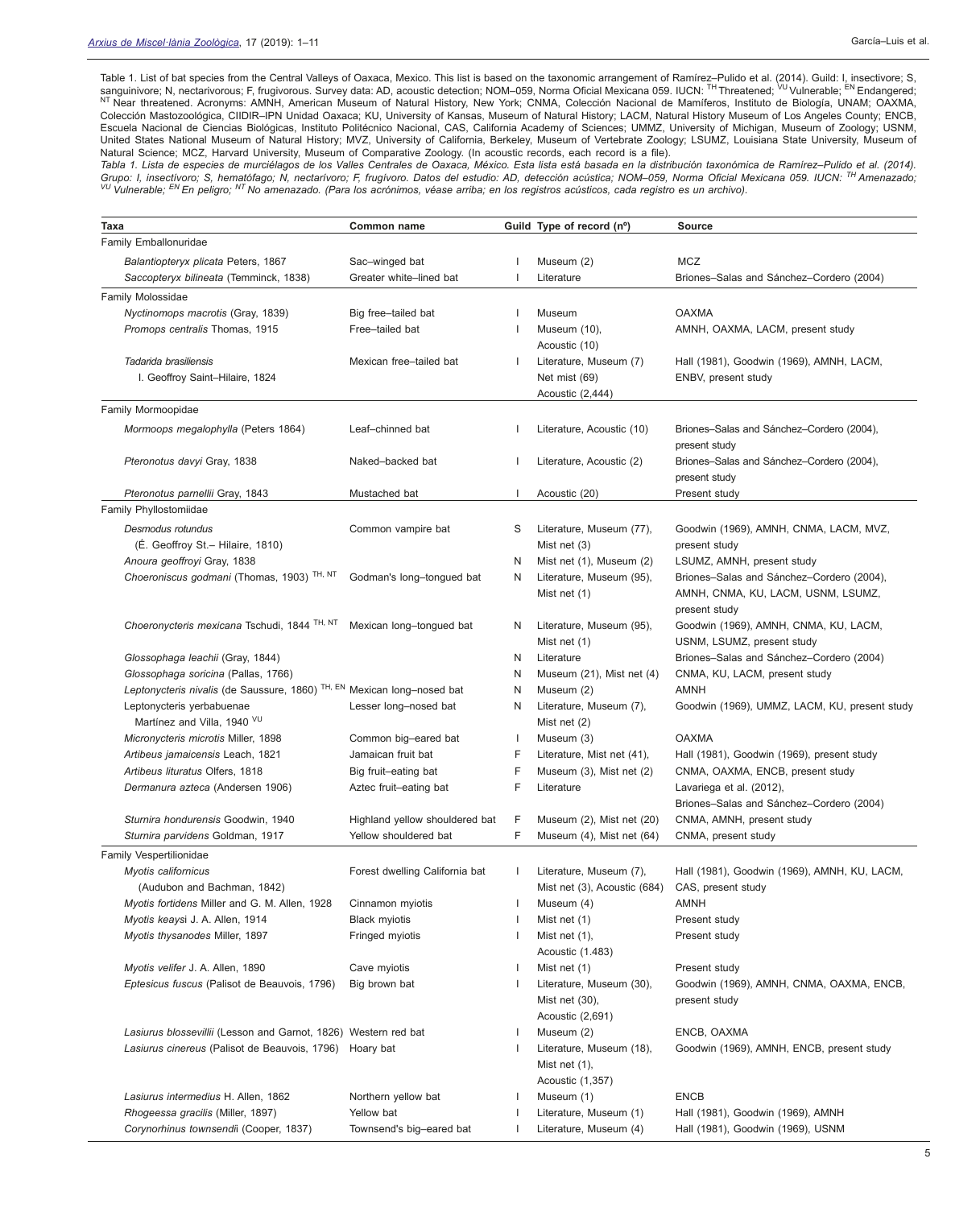Table 2. Measurements (in millimeters) of bats collected in mist nets in the Central Valleys of Oaxaca, Mexico: N, number of invividuals; ToL, total length; TaL, tail length; HF, hind foot; EL, ear length; FL, forearm length; W, weight (in gr).

*Tabla 2. Medidas (en milímetros) de los murciélagos recolectados mediante redes de niebla en los Valles Centrales de Oaxaca, México: N, número de individuos; ToL, longitud total; TaL, longitud de la cola; HF, longitud de la pata trasera; EL, longitud de la oreja; FL, longitud del antebrazo; W, peso (en gr).*

| <b>Specie</b>             | N  | ToL        | TaL       | ΗF        | EL        | FL        | W         |
|---------------------------|----|------------|-----------|-----------|-----------|-----------|-----------|
| Promops centralis         | 3  | 132–137    | $50 - 53$ | $12 - 13$ | $14 - 20$ | $51 - 57$ | $29 - 37$ |
| Tadarida brasiliensis     | 69 | 79–102     | $17 - 42$ | $5 - 11$  | $9 - 20$  | $40 - 48$ | $7 - 34$  |
| Desmodus rotundus         | 3  | $70 - 74$  | 0         | $14 - 17$ | $16 - 19$ | $58 - 65$ | $26 - 37$ |
| Anoura geoffroyi          | 1  | 56         | 0         | 11        | 11        | 41        | 15        |
| Choeronycteris mexicana   | 1  | 82         | 8         | 11        | 14        | 46        | 35        |
| Glossophaga soricina      | 4  | $55 - 66$  | $5 - 6$   | $7 - 10$  | $7 - 13$  | $34 - 37$ | $10 - 29$ |
| Leptonycteris yerbabuenae | 2  | $74 - 75$  | 0         | 14        | $11 - 12$ | 55        | $50 - 75$ |
| Artibeus jamaicensis      | 41 | 76–98      | 0         | $11 - 22$ | $59 - 69$ | $43 - 78$ | 0         |
| Artibeus lituratus        | 2  | 84-92      | 0         | $15 - 16$ | $17 - 20$ | 71        | 71–72     |
| Sturnira hondurensis      | 20 | $55 - 70$  | 0         | $8 - 15$  | $9 - 15$  | $40 - 47$ | $13 - 51$ |
| Sturnira parvidens        | 64 | $50 - 70$  | 0         | $9 - 15$  | $8 - 17$  | $39 - 44$ | $13 - 49$ |
| Myotis californicus       | 3  | 78-88      | $36 - 42$ | $6 - 7$   | $12 - 15$ | $30 - 37$ | $5 - 7$   |
| Myotis keaysi             | 1  | 68         | 37        | 9         | 13        | 33        | 6         |
| Myotis thysanodes         | 1  | 80         | 38        | 8         | 12        | 29        | 5         |
| Myotis velifer            | 1  | 91         | 41        | 8         | 16        | 42        | 8         |
| Eptesicus fuscus          | 30 | $82 - 121$ | $32 - 50$ | $8 - 11$  | $9 - 15$  | $41 - 53$ | $8 - 28$  |
| Lasiurus cinereus         | 1  | 127        | 60        | 10        | 17        | 52        | 20        |

20 species of bats. Of these, 16 species were captured in mist nets (80%; tables 1 and 2), four species were detected using Anabat SD 1, and fve were recorded with both methods (table 1, fg. 2). Noteworthy records for the region of the Central Valleys are: mustached bat *Pteronotus parnellii* (frst record of the region, only recorded with acoustic sampling), Western red bat *Lasiurus blossevillii,* and free–tailed bat *Promops centralis*. The last two had been recorded from occasional samplings in 1986 and 1992, respectively. However, we captured one individual and recorded echolocation calls for both.

Throughout our search in the museums' databases, we obtained 251 records belonging to 23 species. The best represented species were the Mexican long–tongued bat *Choeronycteris mexicana* with 72 specimens and the common vampire bat *Desmodus rotundus* with 52. The least represented species are *Pteronotus parnellii*, *Lasiurus blossevillii*, Northern yellow bat *L. intermedius,* yellow bat *Rhogeessa gracilis* and Townsend's big–eared bat *Corynorhinus townsendii* with one specimen respectively (table 1).

#### Guilds and conservation

The guild with most species was insectivorous (20 species; 60.60%), followed by nectarivorous (seven species; 21.21%), and frugivorous (fve species; 15.15%); only one sanguinivorous species was recorded (3.03%; table 1). Three species were in some threatened category. Mexican long–nosed bat *L. nivalis*, Godman's long–tongued bat *Choeroniscus*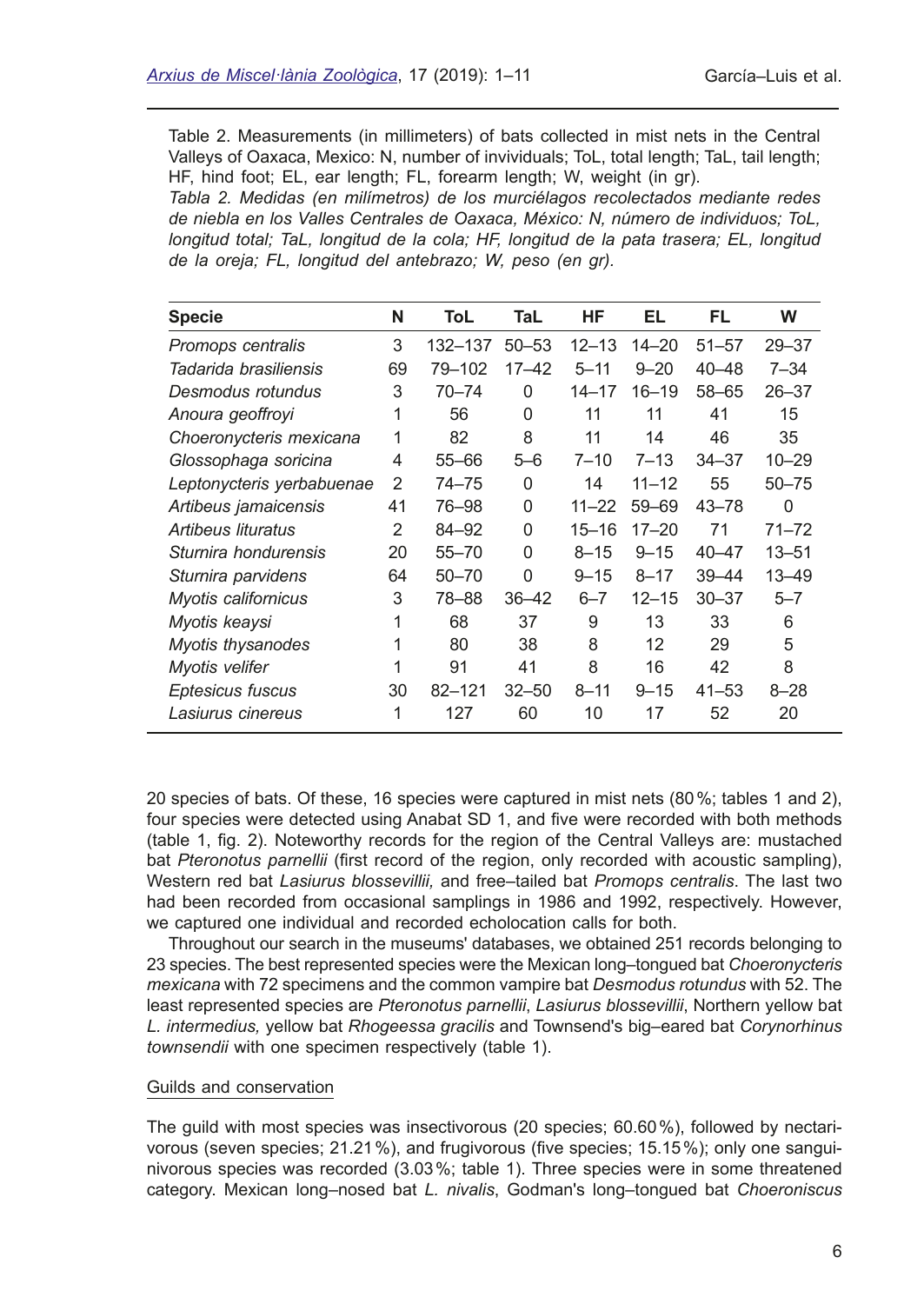

Fig. 2. Echolocation calls of insect eating bats recorded with Anabat SD 1 from the Central Valleys of Oaxaca, Mexico: A, *Tadarida brasiliensis;* B, *Mormoops megalophylla;*  C, *Pteronotus davyi;* D, *Promops centralis;* E, *Pteronotus parnellii;* F, *Lasiurus cinereus;*  G, *Myotis californicus;* H, *M. thysanodes;* I, *Eptesicus fuscus*.

*Fig. 2. Llamadas de ecolocalización de murciélagos insectívotros registradas con Anabat SD 1 en los Valles Centrales de Oaxaca, México. (Para las abreviaturas de las especies, véase arriba).*

*godmani* and *Choeronycteris mexicana* are classifed as threatened species by the Mexican Government (SEMARNAT, 2010), whereas IUCN classifes *L*. *yerbabuenae* as vulnerable species, *L*. *nivalis* as endangered species, *Choeroniscus godmani* and *Choeronycteris mexicana* as near threatened species (IUCN, 2016).

#### Species accumulation model (mist nets)

The species accumulation model which best ftted the obtained data was the logarithmic model (rho =  $0.9993$ ; parameters  $a = 3.63$  and  $b = 0.152$ ), followed by the Clench model  $(0.9990; a = 2.49$  and  $b = 0.097$ ), and the exponential model  $(0.997; a = 1.89$  and  $b = 0.10$ ). Asymptotes for these models were 19.47, 24.25, and 17.09 species, respectively. The exponential model showed that 95% of the estimated species were recorded and it suggested an additional sampling effort of 28 days to complete 100% of the estimated actual species in the area. The Clench model suggested 194 days of additional sampling (fg. 3).

# **Discussion**

We recorded a total of 33 bat species inhabiting the Central Valleys of Oaxaca, corresponding to 34.38 % of all bat species in Oaxaca (96 species). Mist–netting work produced captures of seven species of insectivorous bats (21.21%). Such species are frequently absent in the inventories because of their high fight during foraging (Bonaccorso, 1979; Jung and Kalko, 2011) but low fight near their refuges. Mist–netting is the best method to capture bats from the family Phyllostomidae (nectarivorous, frugivorous, and sanguinivorous), due to their low fight and foraging in and between vegetation patches (Villa and Cervantes, 2003). On the other hand, the acoustic detectors are very useful devices to record insectivores bat species, and can be a complementary method for bats monitoring (Pech–Canché et al., 2011). Thanks to acoustic detector Anabat SD 1, we recorded nine species, three only with this method (*Pteronotus parnellii*, *P. davyi* and *Mormoops megalophylla*). These recordings represented the frst effort in the regions to register species using detectors.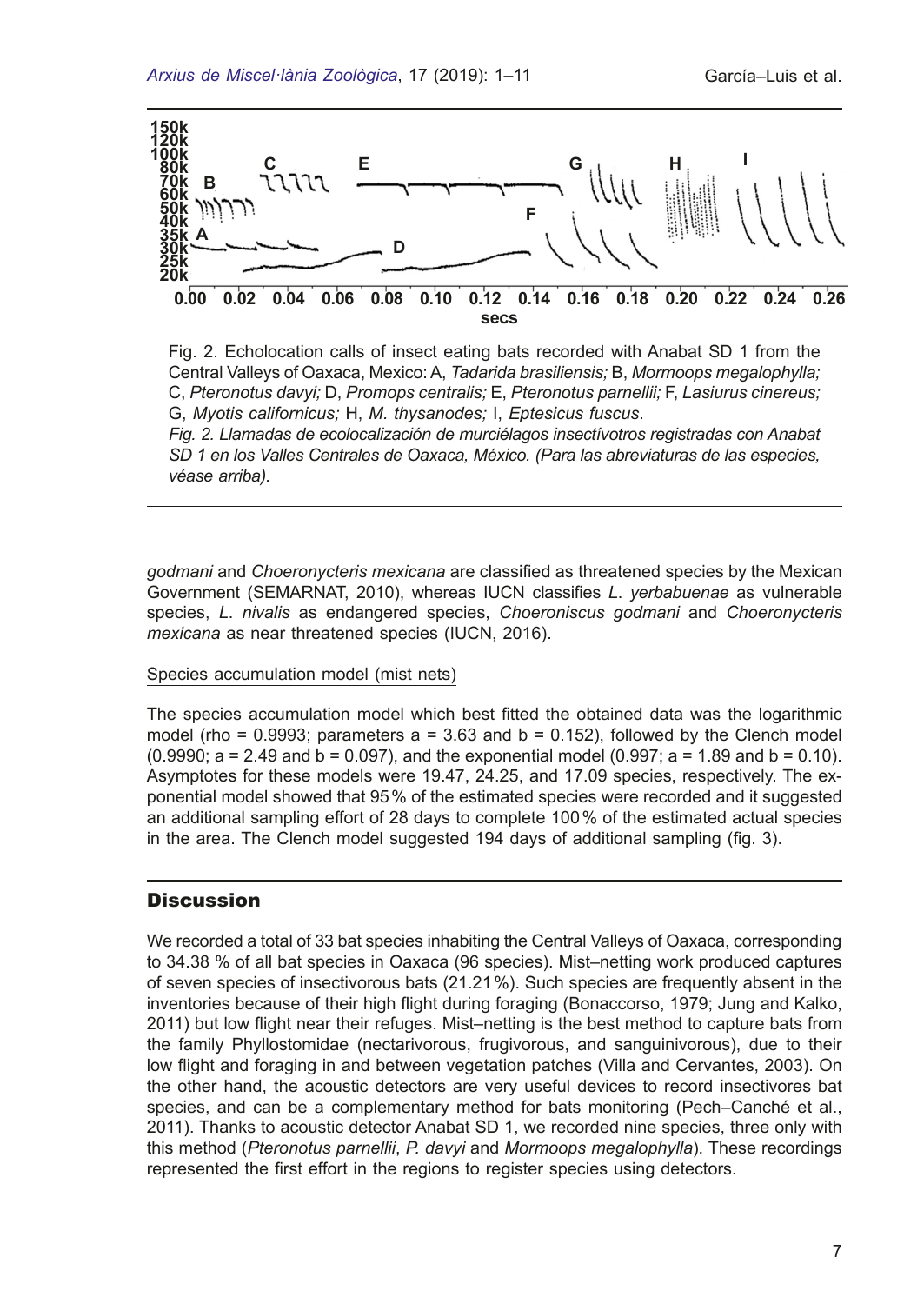



*Fig. 3. Curvas de acumulación de especies de murciélagos capturados mediante redes de niebla en los Valles Centrales de Oaxaca, México.*

Studies on bats in Neotropical cities are few and are survey–method biased. Using mist netting, 13 to 28 species have been recorded in this region (Sánchez et al., 1989; Silva et al., 2005; García–Grajales et al., 2013). On the other hand, six to 20 species have been recorded with acoustic methods in cities (Siles et al., 2005; Ávila–Flores and Fenton, 2005; Jung and Kalko, 2010, 2011). This survey method bias precludes the possibility of comparisons but shows the need for a major survey effort using complementary methods to evaluate the bat diversity in urban landscapes.

The variety of guilds and the high number of bat species recorded in Central Valleys of Oaxaca, a third of the total number in the state (Briones–Salas et al., 2015), may be due to the variety of habitats of the region (e.g. gardens, parks, riparian vegetation, agave crops) that provide adequate resources for the bats. Due to their conservation status, it is especially favorable for *Leptonycteris nivalis*, *Choeroniscus godmani* and *Choeronycteris mexicana* species.

Presence of insectivorous bats such as *Tadarida brasiliensis* and species of the genus *Lasiurus*, *Myotis*, and *Eptesicus* is relevant because their diet can include insect pests, an ecosystem service with economic benefts (Tuttle and Moreno, 2005). *Artibeus* and *Sturnira* genus accounted for half of the captures (52%). The importance of these two species lies in their contribution to the forest regeneration process through their role as seed dispersers. Moreover, *Choeronycteris mexicana, Anoura geoffroyi* and *Leptonycteris yerbabuenae* play a critical role as pollinators for plants like cacti and agave (Tuttle and Moreno, 2005). Only one sanguinivorous species was recorded, *Desmodus rotundus*, but it did not appear to be a problem for the cattle in the visited localities (pers. observ.).

This work contributes with the frst bat list for the Central Valleys of Oaxaca. The variety of habitats in these regions promotes the presence of a high ratio of species, one third of the total in all of Oaxaca. Nevertheless, further work, focusing on acoustic monitoring, is needed in this region to record possible additional species, to enlarge the state library calls (Briones–Salas, unpublished data), and to understand the factors that have allowed bats to remain in the Central Valleys despite the disturbance.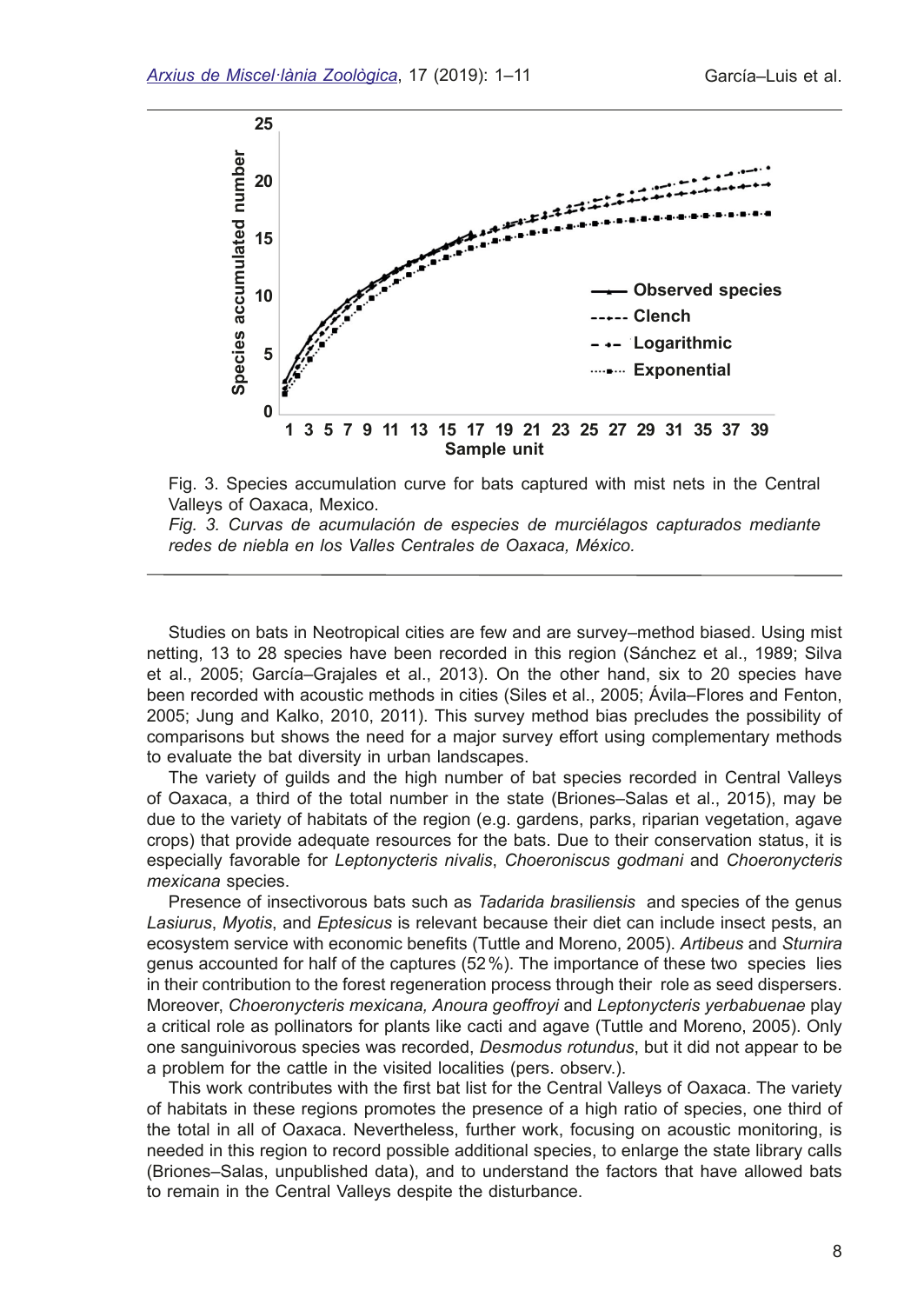#### Acknowledgements

We wish to thank the Instituto Tecnológico del Valle de Oaxaca (ITVO), Centro Interdisciplinario de Investigación para el Desarrollo Integral Regional (CIIDIR–Oaxaca, IPN), and from Municipalities of Villa de Zaachila, Villa de Zimatlán, San Raymundo Jalpan, Villa de Etla, Magdalena Ocotlán and the Municipal Agency of San Miguel Tlanichico. We also thank M. C. Londoño for sharing her Anabat SD 1 detector experience, and M. Cortes M., R. Sosa, Y. Martínez and two anonymous reviewers for their useful comments to this manuscript. M. García–Luis is grateful to CONACYT for grant no. 315438, and BEIFI of IPN. Financial support was received from the Secretaría de Investigación y Posgrado (SIP20070443 and SIP20080575) of Instituto Politécnico Nacional (IPN). MB–S was supported by the Comisión de Operación y Fomento a las Actividades Académicas (COFAA), Estímulos al Desempeño Académico (EDI) and the Sistema Nacional de Investigadores (SNI).

#### **References**

- Ávila F., R., Fenton, M. B., 2005. Use of spatial features by foraging insectivorous bats in a large urban landscape. *Journal of Mammalogy*, 86: 1193–1204.
- Álvarez, T., Álvarez–Castañeda, S. T., López–Vidal, J. C., 1994. *Claves para murciélagos mexicanos*. Centro de Investigaciones Biológicas del Noroeste and Escuela de Ciencias Biológicas, Instituto Politécnico Nacional, Mexico City.
- Bonaccorso, F. J., 1979. Foraging and reproductive ecology in a Panamanian bat community. Bulletin of the Florida State Museum: *Biological Sciences,* 24(4): 359–412.
- Bonilla, C., Piña, E., Cisneros, E., 1988. La fauna de la sierra de San Felipe Oaxaca, conocimiento actual. *Cuadernos de investigación No. 11*, Centro Interdisciplinario de Investigación para el Desarrollo Integral Regional, Oaxaca, Mexico.
- Briones–Salas, M., 2000. Lista anotada de los mamíferos de la región de la cañada, en el Valle de Tehuacán–Cuicatlán, Oaxaca, México. *Acta Zoológica Mexicana (nueva serie),* 81: 83–103.
- Briones–Salas, M., Peralta–Pérez, M., García–Luis, M., 2013. Acoustic characterization of new species of bats for the state of Oaxaca, México. *Therya,* 4(1): 15–32.
- Briones–Salas, M., Cortés–Marcial, M., Lavariega, M. C., 2015. Diversidad y distribución geográfca de los mamíferos terrestres del estado de Oaxaca, México. *Revista Mexicana de Biodiversidad*, 86(3): 685–710.
- Buenrostro–Silva, A., Antonio–Gutiérrez, M., García–Grajales, J., 2012. Mamíferos del Parque Nacional Lagunas de Lagunas de Chacahua y La Tuza de Monroy, Oaxaca. México. *Acta Zoológica Mexicana (nueva serie),* 28(1): 56–72.
- Calderón–Patrón, J. M., Briones–Salas, M., Moreno, C. E., 2013. Diversidad de murciélagos en cuatro tipos de bosque de la Sierra Norte de Oaxaca, México. *Therya,* 4(1): 121–137.
- Ceballos, G., Oliva, G., 2005. Los Mamíferos silvestres de México. Fondo de Cultura Económica and Comisión Nacional para el Conocimiento y Uso de la Biodiversidad, Mexico City.
- CIMAT (Centro de Investigación en Matemáticas A.C.), 2003. Species Accumulation Functions. Versión Beta. [<http://www.cimat.mx/en/Descargas\\_de\\_software](http://www.cimat.mx/en/Descargas_de_software)> [Accessed on 4 April 2014]
- Colwell, R. K., 2009. EstimateS: Statistical estimation of species richness and shared species from samples. Version 8.2. [<http://www.viceroy.eeb.uconn.edu](http://www.viceroy.eeb.uconn.edu)> [Accessed on April 4th, 2014]
- Corben, C., 2003. Beta site. AnalookW. Versión 3.8s. <[http://users.lmi.net /corben/Beta/](http://users.lmi.net/corben/Beta/_)> [Accessed on 30 September 2014].
- 2014. Acoustic call library and species account. [<http://www.msb. unm.edu/m ammals/](http://www.msb. unm.edu/m ammals/batcall/accounts) [batcall/accounts](http://www.msb. unm.edu/m ammals/batcall/accounts)> [Accessed on 2 September 2014].
- Coronel, O. D., 2006. Zapotecos de los Valles Centrales de Oaxaca. *Pueblos indígenas del México Contemporáneo*. Comisión Nacional para el Desarrollo de los Pueblos Indígenas, Mexico City.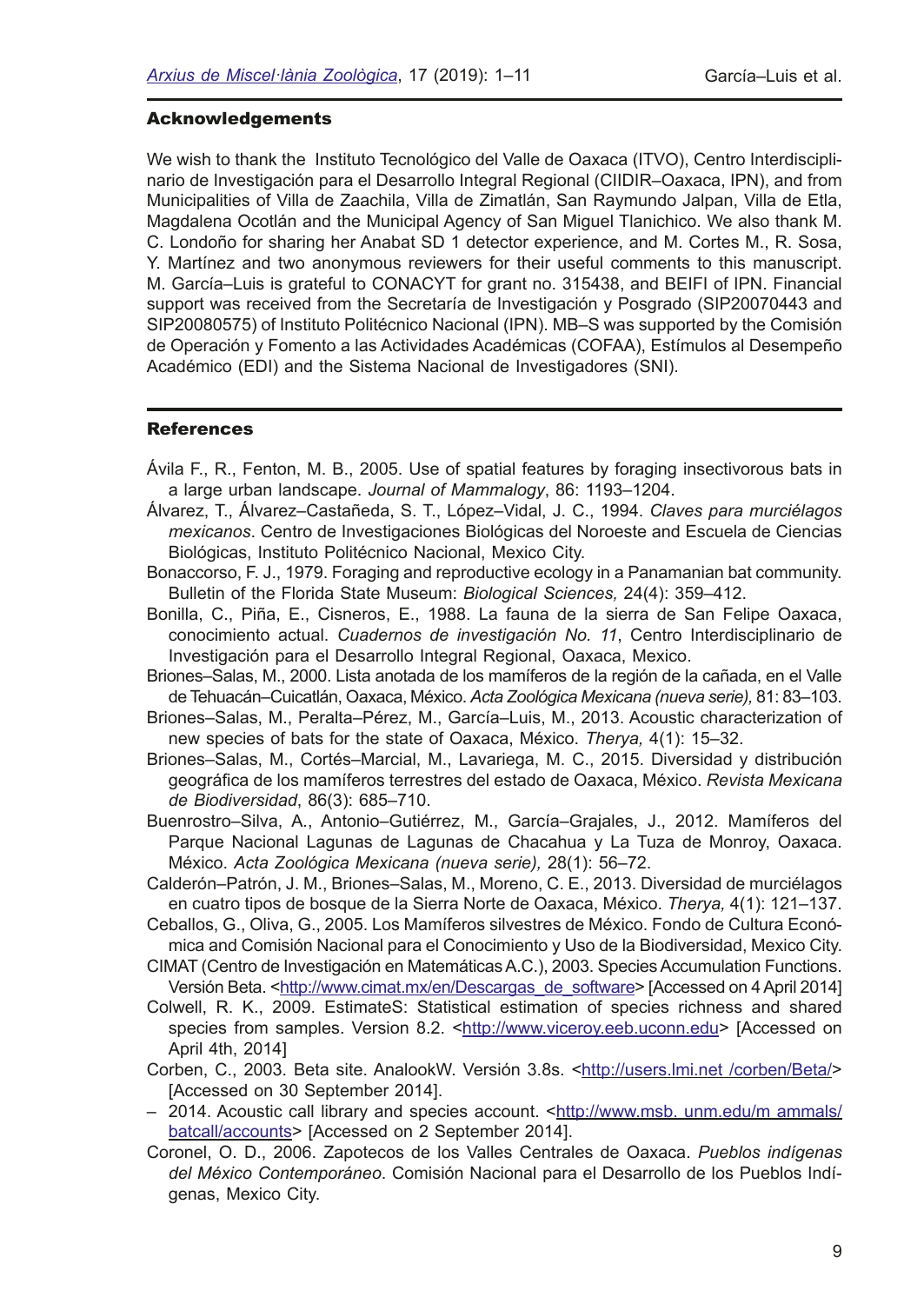- Fenton, M. B., Acharya, L. Audet, D., Hickey, M. B. C., Merriman, C., Obrist, M. K., Syme, D. M. K., Adkins, B., 1992. Phyllostomid bats (Chiroptera: Phyllostomidae) as indicators of habitat disruption in the Neotropics. *Biotropica,* 24(3): 440–446.
- Gannon, W. L., O'Farrell, M. J., Corben, C., Bedrick, E. J., 2004. Call character lexicon and analysis of feld recorded bat Echolocation calls. In: *Echolocation in bats and dolphins*: 478–484 (J. A. Thomas, C. F. Moss, M. Vater, Eds.). University of Chicago Press, Chicago.
- García–Grajales, J., Buenrostro–Silva, A., Gutiérrez, M. A., García–Méndez, A., Molina, E., 2013. Riqueza y diversidad de murciélagos en Punta Colorada, Puerto Escondido, Oaxaca, México. *Chiroptera Neotropical,* 19(1): 1185–1191.
- Gehrt, S. D., Chelsvig, J. E., 2004. Species–specifc patterns of bat activity in an urban landscape. *Ecological Applications,* 14: 625–635.
- GEO (Gobierno del Estado de Oaxaca), 2015. Regiones del estado de Oaxaca. Información Regional y Municipal, <[http://www.oaxaca.gob.mx/?page\\_id=16920>](http://www.oaxaca.gob.mx/?page_id=16920) [Accessed on 12 November 2015]
- Goodwin, G., 1969. Mammals from the state of Oaxaca, Mexico, in the American Museum of Natural History. *Bulletin of American Museum of Natural History,* 141: 1–269.
- Hall, R., 1981. The mammals of North America. John Wiley & Sons, New York.
- INEGI, 2000. *Vectorial map of climate*, 1:250,000. Instituto Nacional de Estadística, Geografía e Informática, San Luis Potosí, México.
- 2013. *Vectorial map of land use and vegetation series V*, 1:250,000. Instituto Nacional de Estadística, Geografía e Informática, San Luis Potosí, México.
- IUCN, 2016. IUCN Red List of threatened species, International Union for the Conservation of Nature, Gland. [<http://www.iucnredlist.org/>](http://www.iucnredlist.org/) [Accessed on 23 November 2016].
- Jung, K., Kalko, E. K. V., 2010. Where forest meets urbanization: foraging plasticity of aerial insectivorous bats in an anthropogenically altered environment. *Journal of Mammalogy*, 91: 144–153.
- 2011. Adaptability and vulnerability of high fying Neotropical aerial insectivorous bats to urbanization. *Diversity and Distributions,* 17(2): 262–274.
- Jung, K., Kalko, E. K. V., von Helversen, O., 2007. Echolocation calls in Central American emballonurid bats: signal design and call frequency alternation. *Journal of Zoology,*  272(2): 125–137.
- Kraker–Castañeda, C., Santos–Moreno, A., García–García, J. L., 2013. Riqueza de especies y actividad relativa de murciélagos insectívoros aéreos en una selva tropical y pastizales en Oaxaca, México. *Mastozoología Neotropical,* 20(2): 255–267.
- Lavariega, M. C., Martín–Regalado, N., Gómez–Ugalde, R. M., 2012. Mamíferos del centro–occidente de Oaxaca, México. *Therya,* 3(3): 349–370.
- Lira–Torres, I., Galindo–Leal, C., Briones–Salas, M., 2011. Mamíferos de la selva Zoque, México: riqueza, uso y conservación. *Revista de Biología Tropical,* 60: 781–797.
- López, J. A., Lorenzo, C., Barragán, F., Bolaños, J., 2009. Mamíferos terrestres de la zona lagunar del Istmo de Tehuantepec, Oaxaca, México. *Revista Mexicana de Biodiversidad,* 80: 491–505.
- Medellín, R. A., Arita, H. T., Sánchez, O., 1997. Identifcación de los murciélagos de México. Claves de campo. Asociación Mexicana de Mastozoología, A.C., Mexico City.
- Medellín, R. A., Equihua, M., Amín, M. A., 2000. Bat diversity and abundance as indicators of disturbance in Neotropical rainforest. *Conservation Biology,* 14: 1666–1675.
- Moreno, C. E., Halffter, G., 2000. Assessing the completeness of bat biodiversity inventories using species accumulation curves. *Journal of Applied Ecology,* 37: 149–158.
- O´Farrell, M. J., Corben, C., Gannon, W. L., 2000. Geographic variation in the echolocation calls of the hoary bat (*Lasiurus cinereus*). *Acta Chiropterologica,* 2: 185–196.
- O´Farrell, M. J., Miller, B. W., 1997. A new examination of echolocation calls of some Neotropical bats (Emballonuridae y Mormoopidae). *Journal of Mammalogy,* 78: 954–963.
- 1999. Use of vocal signatures for the inventory of free–fying neotropical bats. *Biotropica,* 31: 507–516.